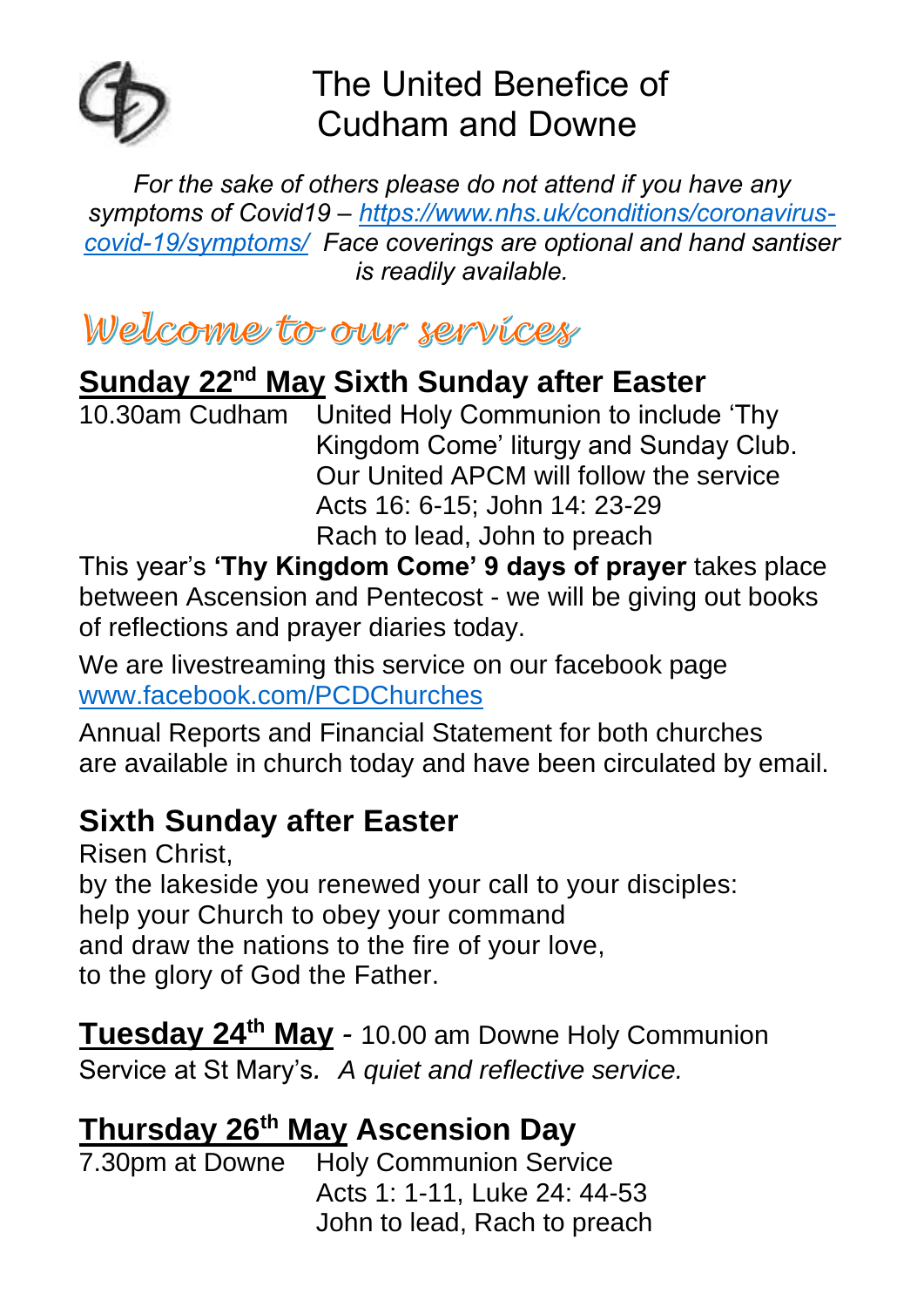*Climate Change* **Wednesday 25 th May 7.45pm for 8pm start at St Barnabas Cray– Orpington Deanery Synod hosts an open meeting with guest speaker Lord Deben addressing the issue of climate change and how we as Christians might respond. He gave a keynote speech at Cop26, and you can read an article by him at<https://tinyurl.com/5n8e78pz>All welcome.**

## **Sunday 29th May Seventh Sunday after Easter**

10.30am Cudham United Café Church at Cudham Parish Hall with refreshments Matthew 25: 31-40 John to lead, Guest Speaker: Martin Wilcox, Director of Child Aid Eastern Europe with a focus on Ukraine.

**Jubilee**! – after our special Jubilee focused Pentecost Services on **Sunday June 5 th** you are invited to come along to Cudham Rec with your picnic!

#### **Messy Church Jubilee Party!**

10.30am-12.30pm on **Bank Holiday Thursday, 2<sup>nd</sup> June** at Downe Village Hall. All welcome – children with their Mums and Dads, grandparents, and those from our church family and local community – whatever your age! Come along,



have fun and engage in art and craft activities on the theme of the Queen's Platinum Jubilee – closing with a grand party! Spaces are limited. To book or for more information, please contact the church office: phone: 01959 571515 or email: [admin@pcd.org.uk](mailto:admin@pcd.org.uk)

**New Bishop** Please pray for Bishop Jonathan Gibbs as he becomes Bishop of Rochester in the Autumn.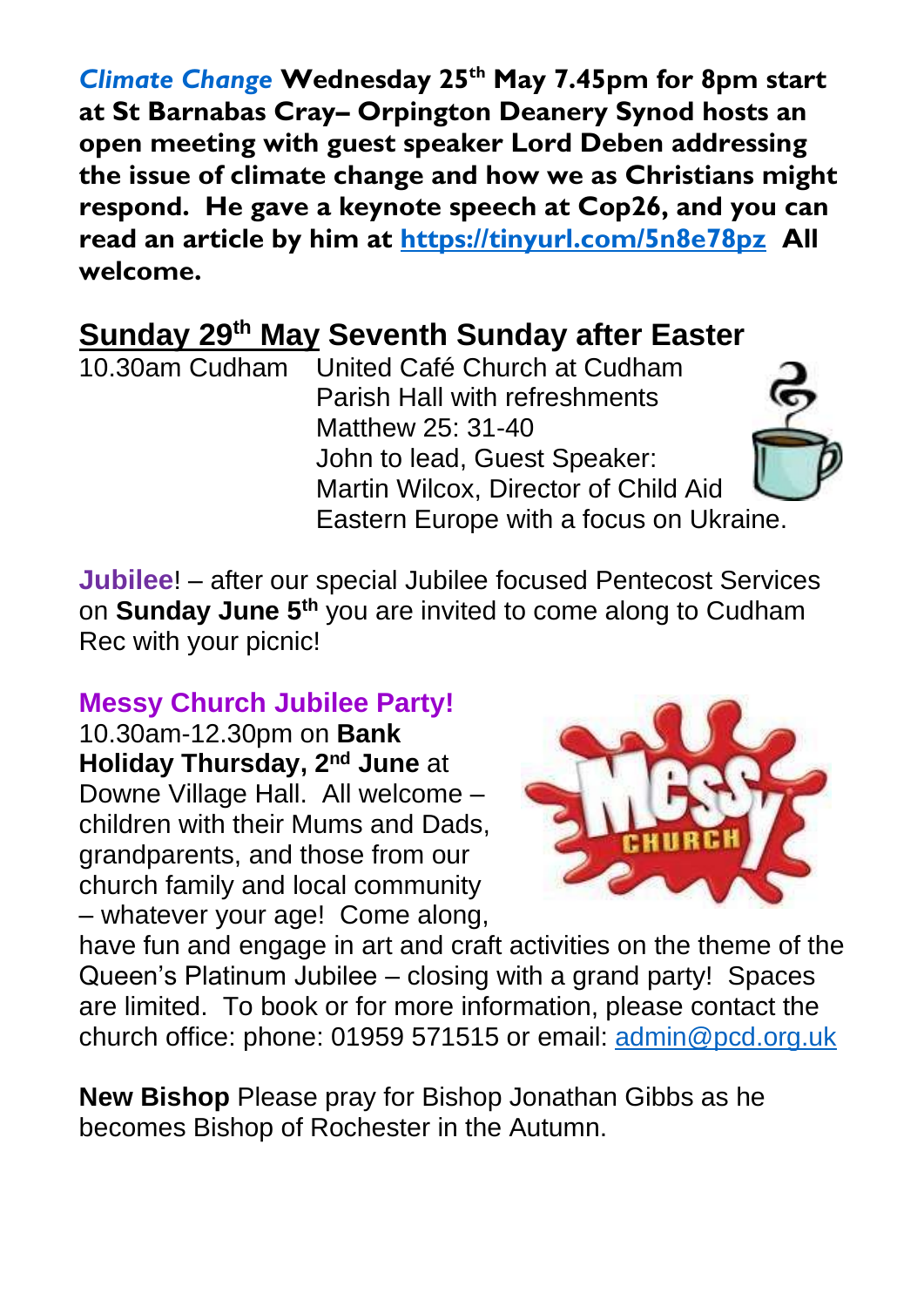**Churches Together in Orpington Children's Event – Get Connected Get Active. Saturday 2nd July** from 10am – 12 noon at St Nicholas's Church, Leamington Avenue, BR6 9QB. Please book your place online (£5 each): [www.eventbrite.co.uk](http://www.eventbrite.co.uk/)  Type in search box: get-connected-get-active-with-kick-london For more information contact [ctiochildrensevents@gmail.com](mailto:ctiochildrensevents@gmail.com) 



**We invite you to come and walk our**  *Prayer Labyrinth* **in Cudham Churchyard** – located to the left of the gate from Church Approach.Christians have been walking in prayer labyrinths for nearly 1000 years to pray or to meditate.

Guidelines to help you use Cudham's in your journey in prayer can be found on our church website [www.pcd.org.uk](http://www.pcd.org.uk/) There is also an information sheet at the back of the church.

*Ladies Fellowship* at Elizabeth's house in Cudham Lane North on Wednesdays from  $10.15$ am  $-12.30$ pm. Next meeting date is planned for 25th May. Please contact Barbara at [barbiesherb@aol.com](mailto:barbiesherb@aol.com) for more details.

*Meditation Group* **–** please note Christian Meditation in June is taking place on the 2<sup>nd</sup> and  $4<sup>th</sup>$  weeks, therefore the group is meeting on Thursday 9th June at St Mary's, beginning at 10am. *NB: wearing a mask is encouraged and covid measures are in place.* The group follow the method taugh8 by John Main, an English Benedictine monk<https://www.christianmeditation.org.uk/>

*Wednesday Evening Homegroup –* takes a break (please come along to hear Lord Deben on Wednesday 25th) and then it's half term. We resume on Wednesday 8th June in person and on zoom.

#### *Please pray for the families of:*

*Anne Edwards-Evans, whose Memorial Service is at St Mary's, Downe on Friday 8th July at 2pm and Leona Granger whose funeral service will be held at the Bluebell Chapel on Tuesday 24th May at 1.45pm*